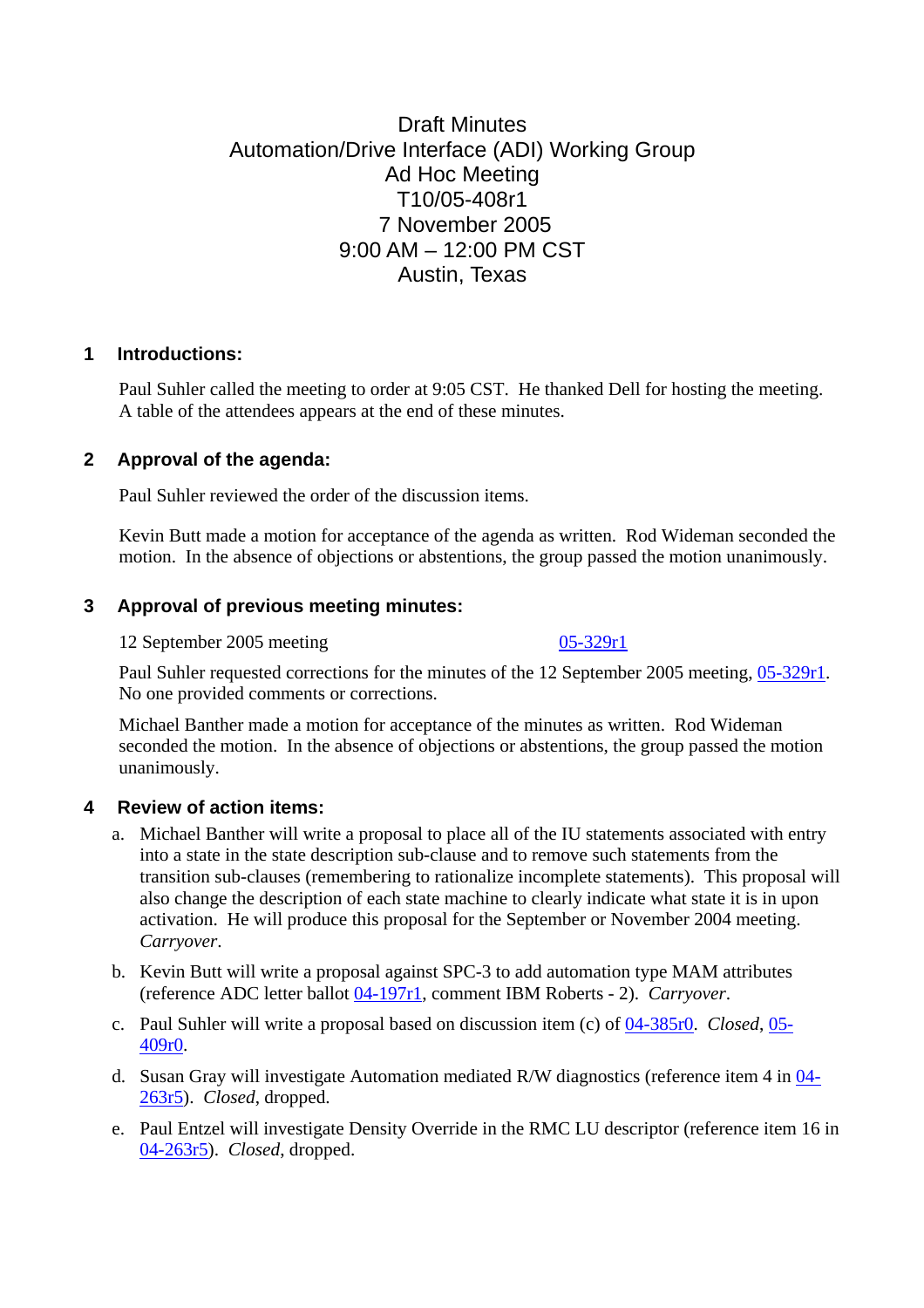- f. Michael Banther will bring in a proposal to standardize the HP vendor-specific connector for ADT-2. *Closed*, [05-265r0](http://www.t10.org/ftp/t10/document.05/05-265r0.pdf).
- g. Paul Entzel will incorporate [05-124r0](http://www.t10.org/ftp/t10/document.05/05-124r0.pdf) into ADT-2. *Closed*.
- h. Michael Banther will bring in a proposal to allow negotiation of additional link parameters. *Closed*, [05-377r0](http://www.t10.org/ftp/t10/document.05/05-377r0.pdf).
- i. Paul Entzel will incorporate [05-261r0](http://www.t10.org/ftp/t10/document.05/05-261r0.pdf) into ADC-2. *Closed*.
- j. Halvard Eriksen to revise [05-292r0](http://www.t10.org/ftp/t10/document.05/05-292r0.pdf) per discussion item 5.3 in [05-329r1](http://www.t10.org/ftp/t10/document.05/05-329r1.pdf). *Closed*.
- k. Paul Entzel will incorporate [05-292r0](http://www.t10.org/ftp/t10/document.05/05-292r0.pdf) as revised into ADT-2 and will search out and replace instances of 'buffer offset' with 'data offset' where appropriate. *Closed*.
- l. Paul Entzel will incorporate [05-302r0](http://www.t10.org/ftp/t10/document.05/05-302r0.pdf) into ADC-2. *Closed*.
- m. Paul Entzel will incorporate [05-303r0](http://www.t10.org/ftp/t10/document.05/05-303r0.pdf) into ADC-2. *Closed*.
- n. Michael Banther will revise [05-304r0](http://www.t10.org/ftp/t10/document.05/05-304r0.pdf) per discussion item 5.6 in [05-329r1.](http://www.t10.org/ftp/t10/document.05/05-329r1.pdf) *Closed*, [05-304r1.](http://www.t10.org/ftp/t10/document.05/05-304r1.pdf)
- o. Michael Banther will revise [05-310r0](http://www.t10.org/ftp/t10/document.05/05-310r0.pdf) per discussion item 5.7 in [05-329r1.](http://www.t10.org/ftp/t10/document.05/05-329r1.pdf) *Closed*, [05-310r2.](http://www.t10.org/ftp/t10/document.05/05-310r2.pdf)
- p. Paul Suhler will revise [04-263r7](http://www.t10.org/ftp/t10/document.04/04-263r7.pdf) per discussion item 5.8 in [05-329r1.](http://www.t10.org/ftp/t10/document.05/05-329r1.pdf) *Closed*, [04-263r8](http://www.t10.org/ftp/t10/document.04/04-263r8.pdf).

### **5 Discussion items:**

### *5.1 ADI ADC-2 Target Device Serial Number subpage [\(05-155r2](http://www.t10.org/ftp/t10/document.05/05-155r2.pdf)) [Wideman]*

Rod Wideman started by clarifying the progress made in September. Paul Suhler read out the minutes of the September discussion.

Rod Wideman asked for someone to take the SSC-3 specific portions into the SSC-3 working group. Kevin Butt noted that Ralph Weber had requested moving from a mode parameterbased solution to a command-based solution.

Rod Wideman made a motion for incorporation of [05-155r2](http://www.t10.org/ftp/t10/document.05/05-155r2.pdf) into ADC-2. Paul Suhler seconded the motion.

Noud Snelder asked if a simpler method did not exist to accomplish this goal. He objected to the need for the drive to save the serial number given to it by the automation. Paul Entzel, Kevin Butt, and Rod Wideman replied that nothing in the proposal required that the drive save the parameter. We debated what information the drive has to save to allow quick enabling after power-on in all cases.

Noud Snelder stated his opposition to the drive tracking two serial numbers. He doesn't like the complexity. Paul Entzel pointed out the need for the drive to use the manufacturer assigned serial number to track drives with bad components and the need for the automation to use the automation assigned serial number to prevent re-inventory by applications.

In the absence of objections or abstention, the group passed the motion unanimously.

## *5.2 ADC-2 Vendor-specific VHF Data Bits ([05-304r1\)](http://www.t10.org/ftp/t10/document.05/05-304r1.pdf) [Banther]*

Michael Banther introduced the revised proposal. He's reduced the vendor-specific fields to one bit and included guidance information in a note.

Rod Wideman stated that he did not like adding an acronym for vendor-specific. He also noted that guidance does not follow the form for a bit description used elsewhere in ADC-2. Finally he noted that the bit could be standardised with the information presented elsewhere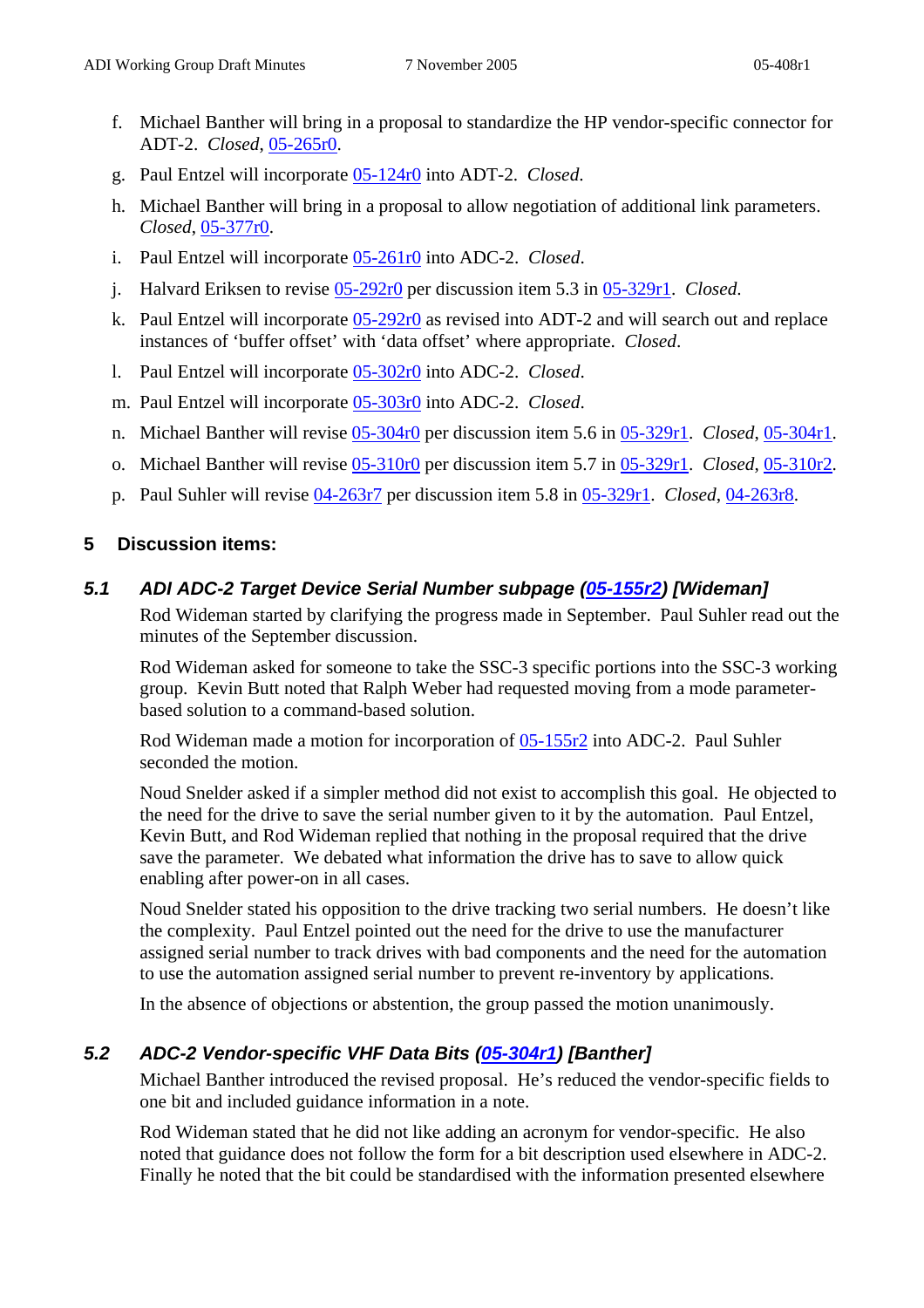remaining vendor-specific. The group debated Rod's concerns. Eventually he retracted them.

Kevin Butt asked about the intention of the note with regards to vendor-specific parameters in standard log pages. The discussion drifted off into what will and will not pass letter ballot.

Michael Banther made a motion for incorporation of [05-304r1](http://www.t10.org/ftp/t10/document.05/05-304r1.pdf) into ADC-2. Kevin Butt seconded. In the absence of objections or abstention, the group passed the motion unanimously.

## *5.3 ADC-2 Add Identification Descriptors to SMC Logical Unit Descriptor Format ([05-310r2\)](http://www.t10.org/ftp/t10/document.05/05-310r2.pdf) [Banther]*

Michael Banther introduced the revised proposal. It requires the bridging manager to use the same LUN for the local and remote SMC device servers.

Paul Entzel pointed out that legacy implementations use separate LUN's for the local and remote SMC device servers. Hence this proposal will break legacy implementations.

Rod Wideman and Kevin Butt asked for clarification of the problem HP is attempting to solve. Michael Banther and Paul Entzel explained the rational. After much discussion, the group agreed that we do not like tying the local SMC LUN to the same value as the remote SMC LUN.

Michael Banther agreed to add a REMOTE SMC DEVICE SERVER LOGICAL UNIT NUMBER field to Table 53 and to rename the current LOGICAL UNIT NUMBER field to LOCAL SMC DEVICE SERVER LOGICAL UNIT NUMBER. He will alter the proposed text below Table 53 to require the bridging manager to use the value of the REMOTE SMC DEVICE SERVER LOGICAL UNIT NUMBER when addressing the remote SMC device server.

We moved on to a debate about the proposed changes to the model clause. After much debate, the group agreed to add 'when' to item (b) to correct the grammar and to change (a) to read, 'target device identification descriptors with identical IDENTIFICATION TYPE field values shall have identical IDENTIFICATION field values'.

Michael Banther will bring back a revised proposal based on comments received.

# *5.4 ADI: Features for ADC-2 and ADT-2 [\(04-263r8\)](http://www.t10.org/ftp/t10/document.04/04-263r8.pdf) [Suhler]*

Paul Suhler reviewed the work list and we updated it.

Paul Suhler will revise [04-263r8](http://www.t10.org/ftp/t10/document.04/04-263r8.pdf) based on comments received.

# *5.5 ADC-2 Working List for ISV feedback (SMC/SSC/ADC/SPC) ([05-315r0](http://www.t10.org/ftp/t10/document.05/05-315r0.pdf)) [Butt]*

The group decided to defer work on this item until SSC-3 sorts out whether it will add a VPD parameter and support tunneling.

# *5.6 ADT-2 Negotiable Time-Outs [\(05-377r0\)](http://www.t10.org/ftp/t10/document.05/05-377r0.pdf) [Banther]*

The group did not discuss this item due to lack of time.

## *5.7 ADT-2 Additional Baud Rates [\(05-378r0\)](http://www.t10.org/ftp/t10/document.05/05-378r0.pdf) [Banther]*

Michael Banther introduced the proposal.

Paul Entzel asked if the new values are standard ones. Michael Banther replied that they're exact multiples of the 115 200 standard baud rate.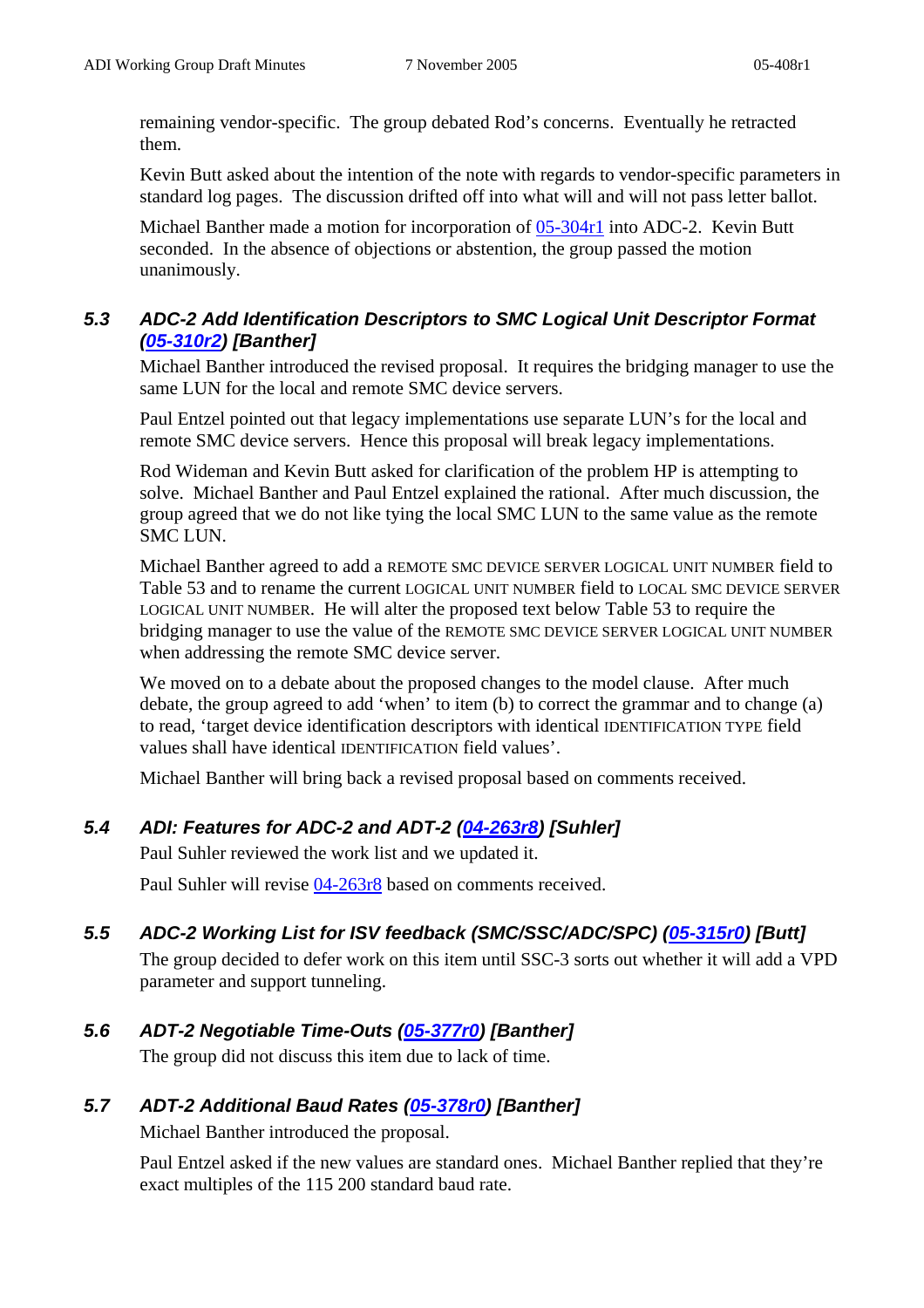Michael Banther made a motion for incorporation of [05-378r0](http://www.t10.org/ftp/t10/document.05/05-378r0.pdf) into ADT-2. Kevin Butt seconded the motion.

Rod Wideman asked if the proposed baud rates will solve the problem. Curtis Ballard replied that the proposed rates are the technically feasible ones.

In the absence of objections or abstention, the group passed the motion unanimously.

### *5.8 ADT-2 Smaller Connector ([05-265r0](http://www.t10.org/ftp/t10/document.05/05-265r0.pdf)) [Banther]*

Michael Banther introduced the proposal. It seeks to standardize an additional smaller connector to ADT-2.

Rod Wideman asked if the referenced part is available from any source other than Molex. Michael Banther replied that only Molex sources it as far as he knows.

Paul Entzel asked for voltage tolerance, current requirements, and who sources the voltage? Paul Suhler and Rod Wideman asked if we should differentiate the names of the three auxiliary signal connections. Michael Banther noted that Table 7 will have to increase by two rows if we do use unique names. However he's willing to make this change.

Paul Suhler suggested bringing in a sample to the January meeting. Kevin Butt may bring in IBM's smaller connector.

Michael Banther agreed to bring back a revision.

#### **6 Unscheduled business:**

No one brought unscheduled business before the group.

#### **7 Next meeting requirements:**

Subject to approval by the T10 Plenary, the group will hold a meeting 9 January 2006 during T10 plenary week in Scottsdale, Arizona beginning at 9:00 AM and concluding at an unspecified time.

#### **8 Review new action items:**

- a. Paul Entzel will incorporate [05-155r2](http://www.t10.org/ftp/t10/document.05/05-155r2.pdf) into ADC-2.
- b. Paul Entzel will incorporate [05-304r1](http://www.t10.org/ftp/t10/document.05/05-304r1.pdf) into ADC-2.
- c. Michael Banther will revise [05-310r2](http://www.t10.org/ftp/t10/document.05/05-310r2.pdf) per discussion item 5.3.
- d. Michael Banther will revise [05-265r0](http://www.t10.org/ftp/t10/document.05/05-265r0.pdf) per discussion item 5.8.
- e. Paul Suhler will approach the SFF committee to begin the standardisation of the ADT-2 connector referenced in discussion item 5.8.
- f. Rod Wideman will review item 26 of [04-263r8](http://www.t10.org/ftp/t10/document.04/04-263r8.pdf) and post a summary to the T10 reflector.
- g. Paul Suhler will revise [04-263r8](http://www.t10.org/ftp/t10/document.04/04-263r8.pdf) per discussion item 5.4.

#### **9 Adjournment:**

Michael Banther made a motion for adjournment. Kevin Butt seconded the motion. The group passed the motion unanimously. Paul Suhler adjourned the group at 12:16 PM CST.